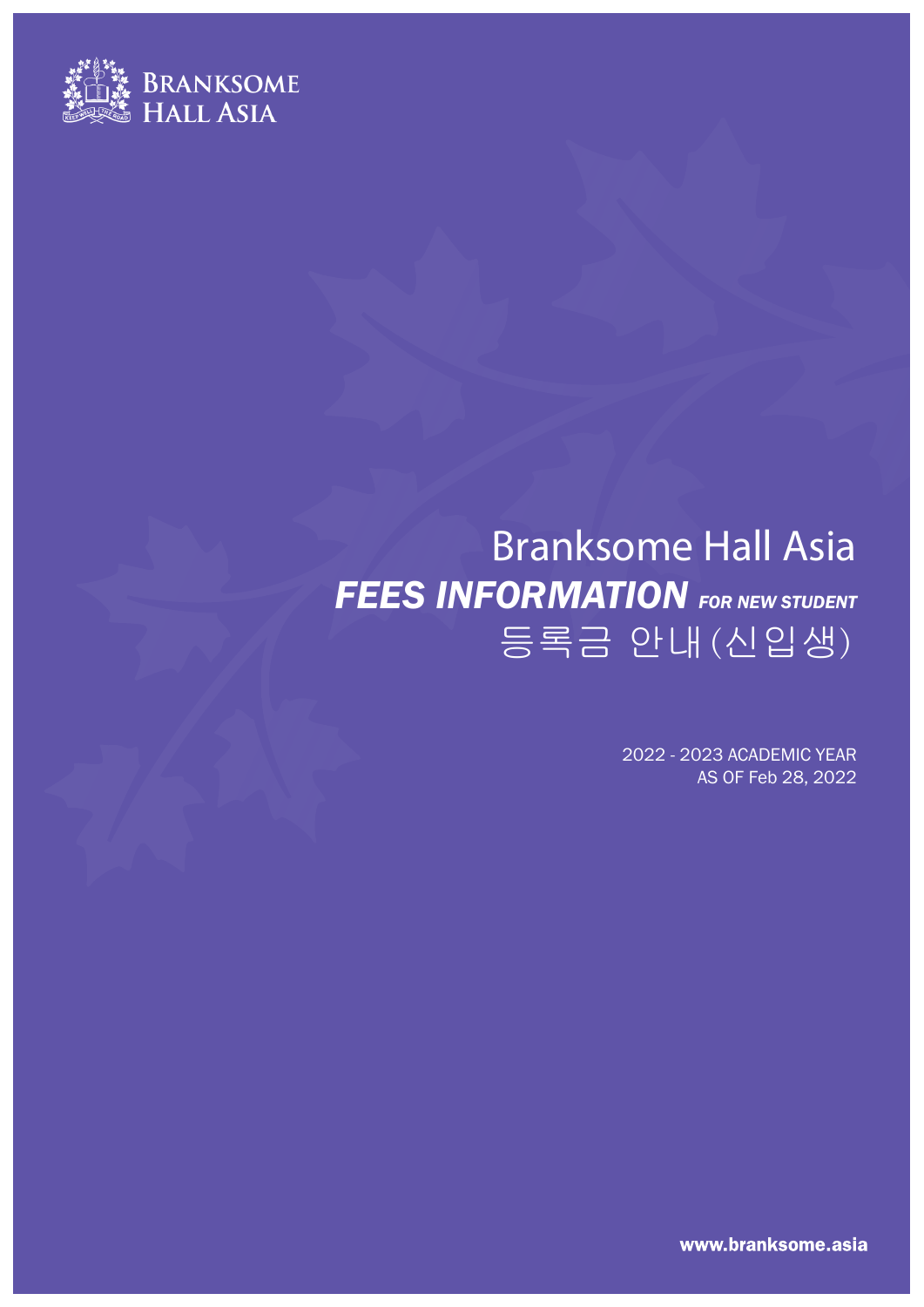# *Main Fees*

| <b>Application Fee</b><br>입학 전형료                                          | KRW400,000 (Non-refundable)<br>This is only applicable to new applicants.                                                                                                                                                                                                                                                                                                                                                                                                                                                                                                                                                                                                                                                                                                                                                                                                                                 |
|---------------------------------------------------------------------------|-----------------------------------------------------------------------------------------------------------------------------------------------------------------------------------------------------------------------------------------------------------------------------------------------------------------------------------------------------------------------------------------------------------------------------------------------------------------------------------------------------------------------------------------------------------------------------------------------------------------------------------------------------------------------------------------------------------------------------------------------------------------------------------------------------------------------------------------------------------------------------------------------------------|
|                                                                           | 40만원(환불 불가)<br>입학 전형료는 입학 지원자에게만 적용됩니다.                                                                                                                                                                                                                                                                                                                                                                                                                                                                                                                                                                                                                                                                                                                                                                                                                                                                   |
| <b>Registration Deposit</b><br>(New students only)<br>등록 예치금<br>(신입생만 해당) | KRW3,000,000 (Non-refundable)<br>In the case of newly enrolling students, this amount is payable in advance to secure a place at<br>Branksome Hall Asia. The Registration Deposit is due with the return of the Acceptance Offer Letter.<br>The Registration Deposit will be deducted from the annual Tuition Fee. In order to complete the<br>enrollment of your child, the balance of the Tuition Fee must be paid by the due date.<br>300만원 (환불 불가)<br>등록 예치금은 브랭섬홀 아시아 입학 시험에 합격한 학생의 자리 확보를 위하여 Offer Letter에 대한 회신과<br>함께 지정된 계좌로 납부하는 금액입니다. 등록 예치금은 실제 수업료 납부 시 연간 수업료에서 차감됩니다.                                                                                                                                                                                                                                                                                                                   |
| <b>Re-enrollment Deposit</b>                                              | 등록을 완료하려면 수업료 잔액을 기한까지 납부 완료해야 합니다.<br>KRW3,000,000 (Non-refundable)                                                                                                                                                                                                                                                                                                                                                                                                                                                                                                                                                                                                                                                                                                                                                                                                                                      |
| 재등록 예치금                                                                   | Current parents are required to submit the Re-enrollment Deposit with the Re-enrollment Application<br>Form sixteen (16) weeks prior to the last school day of the Academic Year in order to secure the<br>student's place for the next Academic Year. The Re-enrollment Deposit will be deducted from the<br>annual Tuition Fee. In case of failure to pay the Re-enrollment deposit in full by the due date, the<br>student's place will be given to new students. Paid Re-enrollment deposit is only valid until the due date<br>of 1st installment and the student's place will be given to new students after the due date.<br>300만원 (환불 불가)<br>재학생은 다음 학년도 학생의 자리 확보를 위하여 해당 학년도 수업 종료일 기준 16주 전에 재등록 지원서와<br>함께 재등록 예치금을 납부하여야 합니다. 재등록 예치금은 실제 수업료 납부 시 연간 수업료에서 차감됩니다.<br>재등록 예치금을 기한까지 전액 납부하지 않는 경우, 그 이후에는 신입생에게 해당 자리가 제공됩니다.<br>납부하신 재등록 예치금은 1차 등록금 납부기한까지 유효하며 그 이후에는 신입생에게 해당 자리가 제공됩니다. |
| <b>Entrance Fee</b><br>입학금                                                | KRW3,000,000 (Non-refundable)<br>This one-off charge covers the entire attendance at Branksome Hall Asia. For new students to                                                                                                                                                                                                                                                                                                                                                                                                                                                                                                                                                                                                                                                                                                                                                                             |
|                                                                           | Branksome Hall Asia, the Entrance Fee is paid with the Tuition Fee payment.                                                                                                                                                                                                                                                                                                                                                                                                                                                                                                                                                                                                                                                                                                                                                                                                                               |
|                                                                           | 300만원 (환불 불가)<br>입학금은 브랭섬홀 아시아에 입학하는 신입생 누구나 납부하는 금액으로 입학 시 1회만 납부하며, 입학 전<br>수업료와 함께 납부합니다.                                                                                                                                                                                                                                                                                                                                                                                                                                                                                                                                                                                                                                                                                                                                                                                                              |
| <b>Tuition Fee</b><br>수업료                                                 | The annual Tuition Fee depends on the grade level and is set out in the table below. The Tuition Fee is<br>paid in both currencies, KRW and USD as indicated in the Fee Table. The Tuition Fee can be paid either<br>in full (lump-sum) or in two installments. The Tuition Fee paid in full will receive a discounted rate of<br>2 percent. (Only applicable to Tuition Fee). The Registration Deposit and/or Re-enrollment Deposit, of<br>KRW3,000,000 will be deducted from the annual Tuition Fee. In order to complete the enrollment of<br>your child the balance of the Tuition Fee must be paid by due date. Failure to pay the Tuition Fee in full<br>by the due date may result in your child being placed on a wait-list.                                                                                                                                                                      |
|                                                                           | 연간 등록금은 하기 표와 같이 학년에 따라 상이합니다. 수업료는 원화와 미 달러화로 구성되어 있으며, 두<br>통화 모두 납부되어야 합니다. 수업료 납부 방법은 일시납(연납)과 2회 분납 중 선택 가능하며, 일시납의 경우<br>수업료에 한하여 2%의 할인 혜택이 주어집니다. 미리 납부하신 (재)등록 예치금 3백만원은 연간 수업료에서<br>차감되어 청구됩니다. 등록을 완료하려면 수업료 잔액을 기한까지 납부해야 합니다. 기한까지 수업료를 전액<br>납부 완료하지 않으면 대기자 명부에 등록될 수 있습니다.                                                                                                                                                                                                                                                                                                                                                                                                                                                                                                                                                                                                                |
| <b>Boarding Entrance Fee</b><br>(Residence Entrance Fee)                  | KRW500,000 (Non-refundable)<br>This one-off charge covers the entire boarding period at Branksome Hall Asia. All new boarders pay the                                                                                                                                                                                                                                                                                                                                                                                                                                                                                                                                                                                                                                                                                                                                                                     |
| 기숙사 등록비                                                                   | Boarding Entrance Fee with the Boarding Fee payment.<br>50만원 (환불 불가)<br>신규 입소생은 누구나 납부하는 1회성 금액으로 기숙사비와 함께 납부합니다.                                                                                                                                                                                                                                                                                                                                                                                                                                                                                                                                                                                                                                                                                                                                                                                         |
| <b>Boarding Fee</b><br>(Residence Fee)<br>기숙사비                            | KRW19,085,000 (Annual) for Full-time program<br>KRW15,244,000(Annual) for the Weekdays-only program<br>Boarding Fee includes activities designed exclusively for boarding students and excludes meals &<br>snacks. Grade 5 and above are eligible to apply to live in boarding houses. Free bus service is provided<br>between the school and the airport before and after school holidays.<br>The weekdays-only programs is also available at the annual fee of KRW15,244,000. Students on this<br>program leave for their home every Friday evening and return to Boarding on Sunday afternoon. These<br>students are not eligible for boarding stays and activities during weekends. Boarding students are<br>allowed to change between the full-time boarding program and the weekdays-only program only after the<br>end of the semester.                                                            |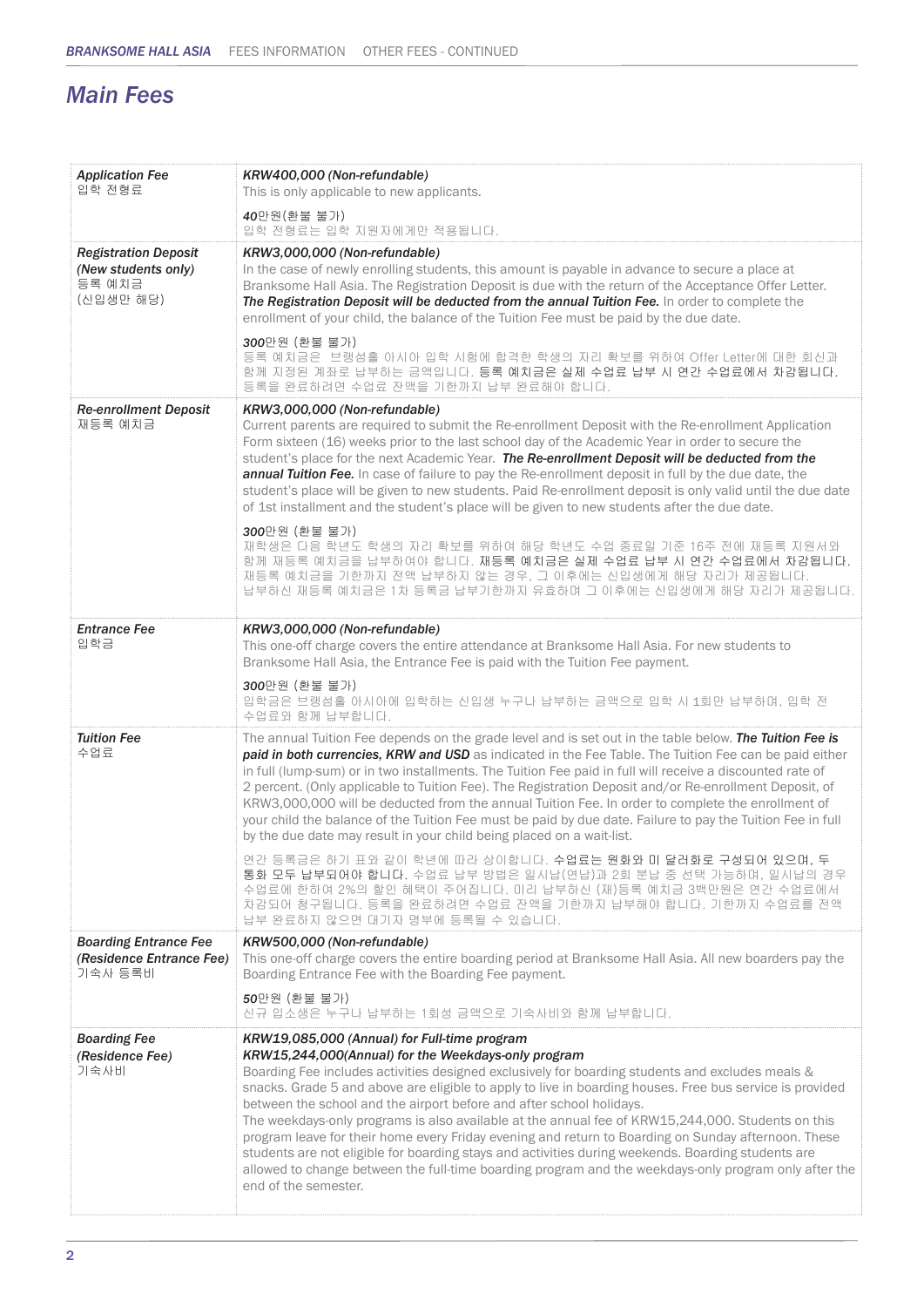| <b>Boarding Fee</b> | 전일기숙사프로그램 <b>19,085,000</b> 원 (연간)                                                                                                                                                                                                                                                                |
|---------------------|---------------------------------------------------------------------------------------------------------------------------------------------------------------------------------------------------------------------------------------------------------------------------------------------------|
| (Residence Fee)     | 주중기숙사프로그램 <b>15,244,000</b> 원 (연간)                                                                                                                                                                                                                                                                |
| 기숙사비                | 기숙사비에는 기숙사 학생들의 주말 외부 활동비가 포함이 되어 있으며. 식대 및 간식비는 포함되어 있지<br>않습니다. 5학년부터 기숙사 생활 신청이 가능합니다. 방학 전후 학교~공항 간 버스가 무료로 운행됩니다.<br>주중기숙사프로그램에 등록할 경우 해당학생은 매주 금요일 오후 자택으로 귀가하여 일요일<br>오후에 기숙사로복귀해야 하며 주말동안 기숙사에서의 숙식 및 활동은 제한됩니다. 이를 반영한<br>주중기숙사프로그램의 비용은 연간15.244.000원이며, 전일제 일반프로그램은 연간 19,085,000원입니다. |
|                     | 주중기숙사프로그램과 전일기숙사프로그램 간 전환은 학기 완료 후에만 가능합니다.                                                                                                                                                                                                                                                       |

### *Other Fees*

| <b>Excursion Fee</b><br>활동비                             | There will be opportunities for provincial day field trips, trips for educational purposes, or invited guest<br>speakers throughout the year. The types of trips and activities are different by grade and determined by<br>teachers. Excursion Fee is included in the Tuition Fee.<br>학생들은 견학이나 교육을 위한 도내 활동, 외부 강연자 초청 강연 등 다양한 경험을 하게 됩니다.<br>이러한 활동은 각 학년/교과 선생님들의 학사 계획 수립에 따라 결정됩니다.<br>활동비는 수업료에 포함되어 있습니다.                                                                                                                                                                                                                                                                                                                                                                                                                                                                                |
|---------------------------------------------------------|---------------------------------------------------------------------------------------------------------------------------------------------------------------------------------------------------------------------------------------------------------------------------------------------------------------------------------------------------------------------------------------------------------------------------------------------------------------------------------------------------------------------------------------------------------------------------------------------------------------------------------------------------------------------------------------------------------------------------------------------------------------------------------------------------------------------------------------------------------------------------------------------------|
| <b>Other Fee</b><br>기타 비용                               | Necessary charges for specific examinations, extended field trips, camps and optional programs or trips<br>will be billed separately. Such cases may include, but are not limited to, extended field trips, examination<br>costs, activities requiring private individual lessons outside the curriculum, or the school's capacity for<br>costs incurred for medical services. Invoices will be billed as they occur.<br>인증시험, 선택교육 프로그램 또는 수학여행 등에 소요되는 비용 발생 시, 별도 청구될 수 있습니다. 별도<br>비용의 청구는 각종 인증시험, 캠프, 도외 활동비, 학교에서 제공되지 않은 개인 레슨 비용, 학교에서 외부 강사<br>초빙이 필요한 수업 활동, 의료비(병원, 약값, 교통비 등)등을 포함하나, 이에 한정되는 것은 아닙니다.<br>수익자 부담 항목 발생 시 인보이스를 발행하게 됩니다.                                                                                                                                                                                                                                             |
| <b>Co-curricular Activities</b><br>특별활동                 | While most of the co-curricular activities are covered by the Tuition Fee stipulated above, certain<br>activities may be charged if they require private lessons or instructions outside of the school's capacity.<br>대부분의 특별활동은 상기 명시된 수업료에 포함되어 있습니다. 다만 특별활동 중 개인 레슨이 필요한 경우나<br>학교가 제공하는 교육 프로그램 외 지도가 필요한 경우 비용이 청구될 수 있습니다.                                                                                                                                                                                                                                                                                                                                                                                                                                                                                                                                                                 |
| <b>Meals</b><br>식대                                      | For both of boarding and day students, the catering company will invoice parents directly.<br>기숙사 학생 및 통학 학생 모두 점심 식비에 대한 청구서는 학교 급식업체가 직접 발송합니다.                                                                                                                                                                                                                                                                                                                                                                                                                                                                                                                                                                                                                                                                                                                                                 |
| <b>School Bus Fee</b><br>for day students only<br>스쿨 버스 | KRW3,080,000 for round trip(Annual, Not refundable after the semester begins)<br>The amount set out in the School Bus Fee Table below is paid for the optional school bus service for Jeju<br>resident students.<br>Please refer to the school bus service policy and procedure.<br>왕복 연 308만원 (연납, 학기 시작 후 환불 불가)<br>제주 도내에서 통학하는 학생들이 스쿨 버스 이용하는 경우 납부해야하는 금액입니다.<br>스쿨 버스 정책 및 노선은 첨부 파일을 참조하시기 바랍니다.                                                                                                                                                                                                                                                                                                                                                                                                                                                                                          |
| <b>Late Payment</b><br>납입금의 연체                          | A student will not be permitted to attend classes and any school activities before the full payment of<br>the Tuition Fee. Parents have ultimate responsibility for the settlement of outstanding Fees on a timely<br>basis. An interest rate of 12% per annum will be charged on any delinquent balances on a pro-rata<br>basis for the number of calendar days overdue.<br>The School Late Fee Policy will be applied to the late charge.<br>Failure to pay Tuition Fee in full by the due date may result in a student being placed on a wait-list. A<br>student on a wait-list is not guaranteed enrollment at the school.<br>수업료를 완납하지 않은 학생은 모든 수업 및 학교 활동에 참여할 수 없습니다. 기한 내에 모든 등록금에 대한<br>납부 의무는 학부모에게 있습니다. 모든 연체금액에 대하여 달력일 기준으로 일단위로 계산되며 연 12%의<br>연체 수수료가 부과됩니다.<br>연체료 부과에 대한 기준은 학교의 연체료 세부규정을 따릅니다.<br>기한 내에 수업료를 전액 납부하지 않으면 학생은 대기자 명단에 등록됩니다. 대기자 명단에 있는 학생은<br>등록을 보장하지 않습니다. |
| <b>Fee Review</b><br>등록금에 대한 재심의                        | Fees are reviewed on an annual basis by the school's Finance Committee. The school retains the right<br>to review and adjust the Tuition Fee as deemed necessary.<br>학교재정위원회가 등록금을 연간 단위로 심의합니다. 등록금 조정은 필요에 의하여 이루어질 수 있으며,<br>학교는 등록금 조정 여부 및 범위 등에 대한 결정권한을 가지고 있습니다.                                                                                                                                                                                                                                                                                                                                                                                                                                                                                                                                                                                                                          |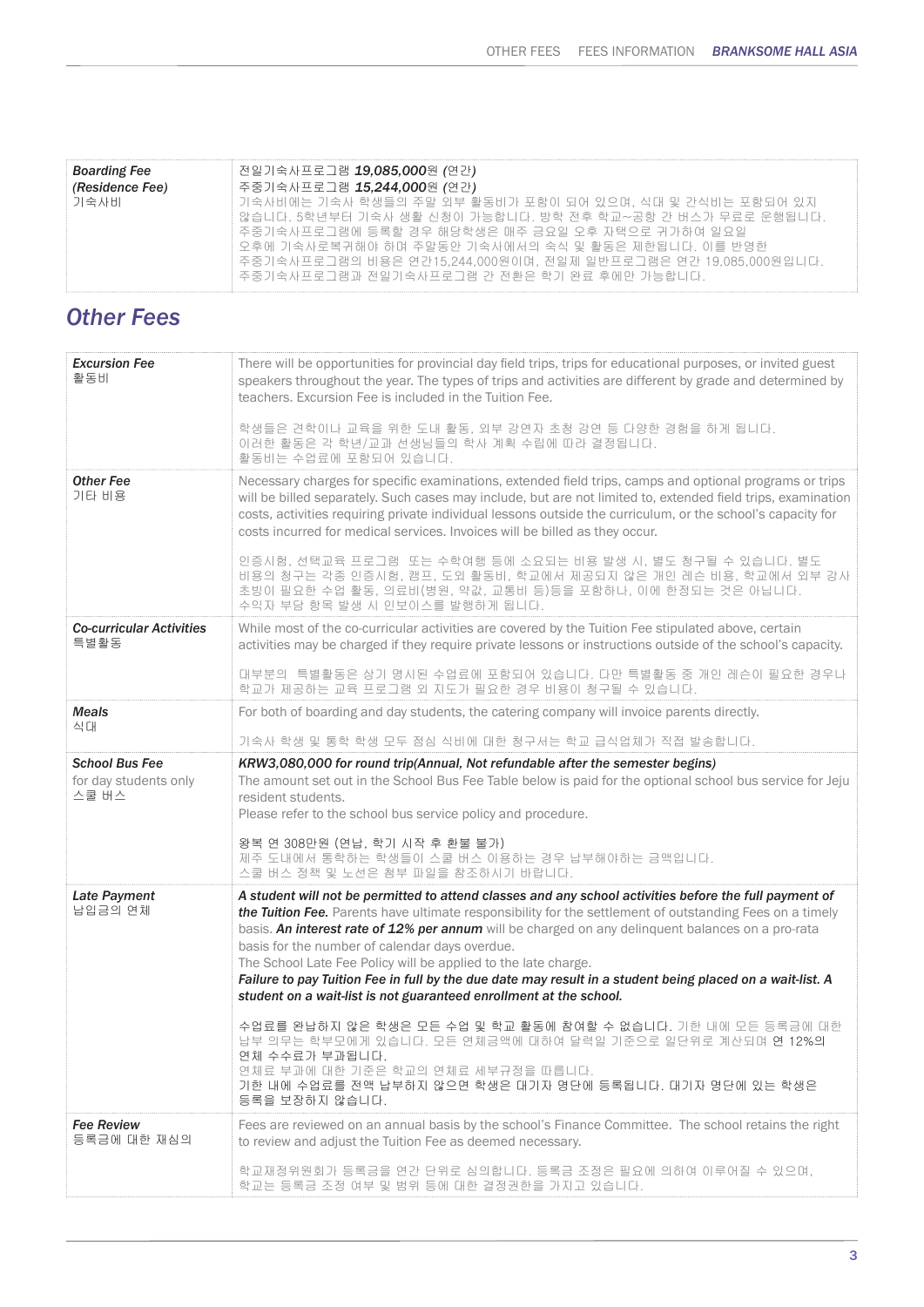# *Other Fees - continued*

| <b>Withdrawal Policy</b><br>퇴교 및 전학 정책 | Notice of withdrawal of registration in writing must be received by the school at least 10 weeks in<br>advance of the date of withdrawal if the withdrawal occurs during the Academic Semester. Non-<br>registration for the following semester can also be indicated when filing out the Registration Application<br>toward the end of each semester. The Application for Withdrawal form should be submitted <i>in writing</i> in<br>all cases for transfer to another school or withdrawal. All outstanding balances must be settled before<br>departure.<br>퇴교 및 전학의 경우, 퇴교일로부터 <b>최소 10주 전</b> 에 이러한 내용을 서면으로 학교 측에 사전 통지해야 합니다.<br>환불이 수반되지 않는 퇴교 및 전학의 경우도 타 학교로의 전학 절차를 위하여 반드시 등록 취소 신청서를<br>서면으로 제출하셔야 합니다. 또한, 전학 시 본교 재학 중에 발생된 미납금은 모두 납부 완료되어야 합니다. |
|----------------------------------------|-------------------------------------------------------------------------------------------------------------------------------------------------------------------------------------------------------------------------------------------------------------------------------------------------------------------------------------------------------------------------------------------------------------------------------------------------------------------------------------------------------------------------------------------------------------------------------------------------------------------------------------------------------------------------------------------------------------------------------------------------------------------|
| <b>Uniforms</b><br>교복                  | Parents and students are responsible for purchasing school uniforms and sportswear from the<br>designated vendors.<br>지정된 교복을 사전에 구입해야 하는 의무는 학부모와 학생에게 있습니다.                                                                                                                                                                                                                                                                                                                                                                                                                                                                                                                                                                                                     |
| <b>Stationery</b><br>학용품               | The Tuition Fee covers the costs for the initial stationery pack which is given to each student at the<br>beginning of each Academic Year.<br>매 학년 초 기본 학용품이 제공되며, 이 비용은 수업료에 포함되어 있습니다.                                                                                                                                                                                                                                                                                                                                                                                                                                                                                                                                                                          |
| <b>Diploma Students</b><br>디플로마 학생     | IB Diploma Program-related fees are included in the Tuition Fee (Exam Fee, International postage fee).<br>Students and parents are responsible for paying for certain textbooks in different courses.<br>IB디플로마 프로그램 관련 비용(시험료, 해외우편료)은 수업료에 포함이 되어 있습니다.<br>DP과정을 위한 교과서 비용은 학부모와 학생이 부담합니다.                                                                                                                                                                                                                                                                                                                                                                                                                                                                     |
|                                        |                                                                                                                                                                                                                                                                                                                                                                                                                                                                                                                                                                                                                                                                                                                                                                   |
| <b>Sibling Discount</b><br>형제, 자매 할인   | <b>Entrance Fee</b><br>A KRW1,000,000 Entrance Fee discount applies to families for the second and subsequent child<br>enrolled at the school.<br><b>Tuition Fee</b><br>Families with three children: The third child entering the school receives a 15% Tuition Discount.<br>Families with four and subsequent children: The fourth and subsequent child entering the school<br>receives a 30% Tuition Discount.<br>Discounts are deducted from both of KRW and USD portion.<br>입학금<br>재학생의 형제, 자매가 입학하는 경우 두번째 입학하는 자녀부터 입학금 100만원 할인<br>수업료<br>재학 중인 형제, 자매 중 세번째 입학하는 자녀: 수업료 15% 할인<br>재학 중인 형제, 자매 중 네번째 및 그 이상 입학하는 자녀: 수업료 30% 할인<br>할인되는 금액은 원화 및 외화 금액에서 차감                                                                                             |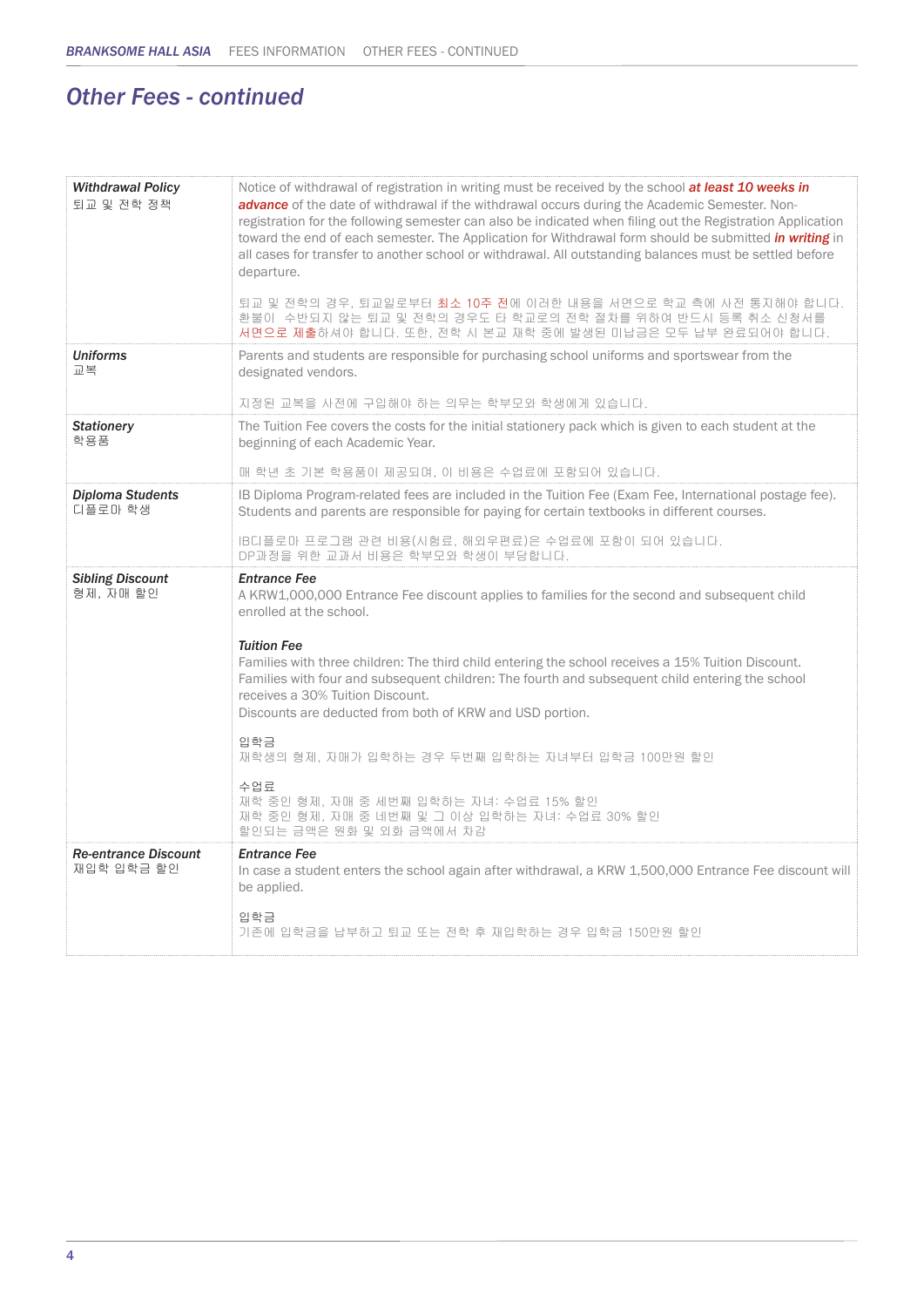## *Tuition and Boarding Fee Tables*

|                                          |                         | <b>TUITION FEE</b>               |        |                              |            |                              |       |            |             |
|------------------------------------------|-------------------------|----------------------------------|--------|------------------------------|------------|------------------------------|-------|------------|-------------|
| <b>DIVISION</b><br><b>ANNUAL</b><br>(여가) |                         | <b>LUMP SUM</b><br>(일시납 - 2% 할인) |        | <b>1ST SEMESTER</b><br>'1학기) |            | <b>2ND SEMESTER</b><br>(2학기) |       |            |             |
|                                          | GRADE (학년)              | <b>KRW</b>                       | -ISD   | <b>KRW</b>                   | <b>ISD</b> | KRW                          | LISD  | <b>KRW</b> | <b>IISD</b> |
| <b>PYP</b>                               | JK PREP - G5 19.299.000 |                                  | 12.548 | 18.913.000                   | 12.297     | 9.649.500                    | 6.274 | 9.649.500  | 6.274       |
| <b>MYP</b>                               | G6 - G10                | 21,723,000                       | 13.944 | 21,289,000                   | 13.665     | 10.861.500                   | 6.972 | 10,861,500 | 6.972       |
| DP                                       | G11                     | 22.241.000                       | 15,338 | 21,796,000                   | 15.031     | 11,120,500                   | 7.669 | 11.120.500 | 7.669       |
|                                          | G1つ                     | 23.626.000                       | 15.338 | 23,153,000                   | 15.031     | 11.813.000                   | 7.669 | 11.813.000 | 7.669       |

### *2022 - 2023 Academic Year Tuition Fee Table*

Tuition Fee is paid in both currencies, KRW and USD.

수업료는 원화와 달러를 모두 납부해야 합니다.

### *2022 - 2023 Academic Year Boarding Fee Table*

|            |                   |                       | <b>FULL-TIME PROGRAM</b>     |                              | <b>WEEKDAYS-ONLY PROGRAM</b> |                              |                              |
|------------|-------------------|-----------------------|------------------------------|------------------------------|------------------------------|------------------------------|------------------------------|
|            | <b>DIVISION</b>   | <b>ANNUAL</b><br>(연간) | <b>1ST SEMESTER</b><br>(1학기) | <b>2ND SEMESTER</b><br>(2한기) | ANNUAL<br>'여가)               | <b>1ST SEMESTER</b><br>(1학기) | <b>2ND SEMESTER</b><br>(2학기) |
|            | <b>GRADE</b> (학년) | KRW                   | <b>KRW</b>                   | KRW                          | KRW                          | KRW                          | KRW                          |
| <b>PYP</b> | G5                |                       |                              |                              |                              |                              |                              |
| <b>MYP</b> | $G6 - G10$        | 19,085,000            | 9.542.500                    | 9,542,500                    | 15,244,000                   | 7.622.000                    | 7.622.000                    |
| DP         | $G11-G12$         |                       |                              |                              |                              |                              |                              |

Boarding fee does not include meals and snacks.

기숙사비에는 식대 및 간식비가 포함되어 있지 않습니다.

### *Tuition Fee Payment Plan for 2022 - 2023 Academic Year (Net Amount -* 실 납부금액 기준*)*

| <b>TUITION FEE</b>          |                      | <b>DUE DATE</b>                    | JK PREP - G5                 | G6 - G10                     | G11                          | G12                          |
|-----------------------------|----------------------|------------------------------------|------------------------------|------------------------------|------------------------------|------------------------------|
| <b>Registration Deposit</b> |                      | Upon acceptance of<br>offer letter |                              | KRW3.000.000                 |                              |                              |
| Re-enrollment Deposit       |                      | March 11th 2022                    |                              |                              |                              |                              |
| Lump Sum Payment            |                      | May 27th 2022                      | KRW15,913,000<br>+ USD12.297 | KRW18.289.000<br>+ USD13,665 | KRW18.796.000<br>+ USD15.031 | KRW20,153,000<br>+ USD15.031 |
| Installment<br>Payment      | 1st Install-<br>ment | May 27th 2022                      | KRW6.649.500<br>+ USD6.274   | KRW7.861.500<br>+ USD6.972   | KRW8.120.500<br>+ USD7.669   | KRW8.813,000<br>+ USD7.669   |
|                             | 2nd Install-<br>ment | November 7th 2022                  | KRW9,649,500<br>+ USD6.274   | KRW10.861.500<br>+ USD6.972  | KRW11.120.500<br>+ USD7.669  | KRW11.813.000<br>+ USD7.669  |

 The Registration(Re-enrollment) Deposit is deducted from the 1st Tuition Fee payment. (재)등록 예치금은 1차 수업료 납부 시 차감됩니다.

### **Boarding Fee Payment Plan for 2022 - 2023 Academic Year (Net Amount - 실 납부금액 기준)**

|                  | <b>BOARDING FEE</b> | <b>DUE DATE</b>   | <b>FULL-TIME PROGRAM</b> | <b>WEEKDAYS-ONLY PROGRAM</b> |
|------------------|---------------------|-------------------|--------------------------|------------------------------|
| Lump Sum Pavment |                     | May 27th 2022     | KRW19.085.000            | KRW15.244.000                |
| Installment      | 1st Installment     | May 27th 2022     | KRW9.542.500             | KRW7.622.000                 |
| Payment          | 2nd Installment     | November 7th 2022 | KRW9.542.500             | KRW7.622.000                 |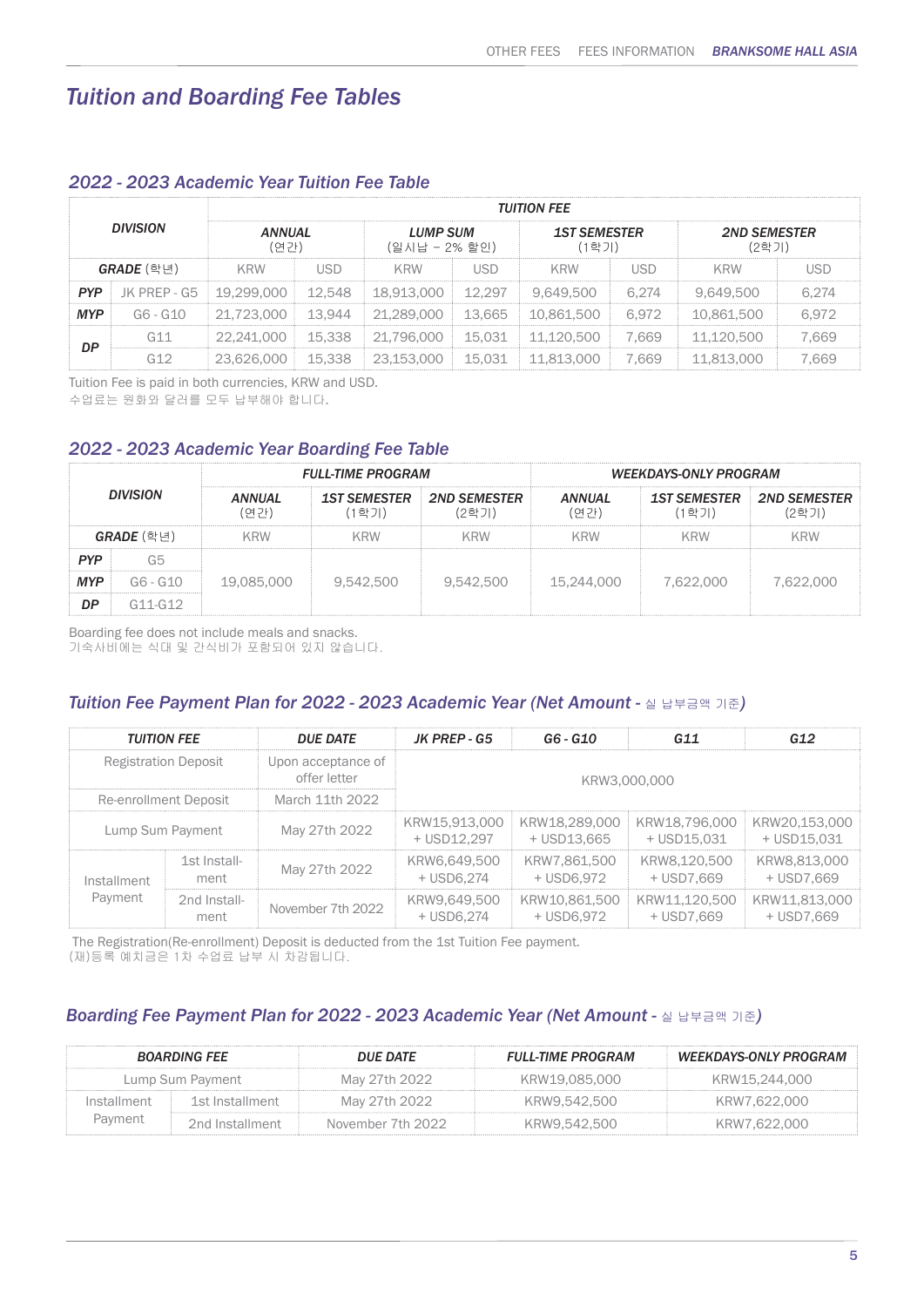# *Refund Policy* (환불 규정)

The following fees are *not refundable in any case.*

- Application Fee (only for applicants)
- Registration Deposit (for new students)
- Re-enrollment Deposit (for returning students, before semester begins)
- The Entrance Fee (only applicable to new students)
- The Boarding Entrance Fee (only applicable to new boarding students)
- Refund is not permitted if school is closed due to Force Majeure.
- School Bus Fee is not refundable after the Semester begins

The following Fees are only refundable in accordance with the school Refund Policy and Schedule below. The refundable amount is calculated on the semester basis unless stated otherwise. The request for withdrawal or change of status should be made *in writing* and submitted to the school as follows:

- Application for withdrawal : at least 10 weeks before the date of withdrawal
- Change of Boarding status : at least 10 weeks before change of status
- School bus service cancellation : before the semester begins

\*The Refund Schedule table is applicable only after the written request is submitted.

아래 내용은 어떠한 경우에도 환불이 불가합니다.

- 신입생 전형료
- 등록 예치금
- 재등록 예치금
- 입학금
- 기숙사 등록비
- 불가항력적인 사유로 인한 휴교 / 폐교의 경우 환불 불가
- 스쿨 버스비(학기 시작 후 환불 불가)

다음 항목은 학교의 환불 정책에 의거하여 아래의 환불 일정에 따라 환불됩니다. 등록금의 환불은 학기 기준입니다. 등록 취소 및 변경 신청서는 반드시 서면으로 다음과 같이 제출되어야 합니다.

- 등록 취소 신청서: 등록 취소일의 최소 10주 전까지
- 기숙사 퇴소 신청서: 기숙사 퇴소일의 최소 10주 전까지
- 스쿨 버스 취소 신청서: 학기 시작 전까지

\*하기 표는 서면 요청서에 기재된 날짜로 적용됩니다.

### *Tuition Fee and Boarding Fee (semester basis)* 수업료 및 기숙사비(학기 기준)

#### *2022-2023 AY refund schedule and refundable fees* (환불 기준 및 환불 가능 항목)

| <b>DIVISION</b> (구분)       |                                                | TUITION FEE (수업료) & BOARDING FEE (기숙사비)              | <b>SCHOOL BUS</b><br><b>FEE</b><br>(스쿨 버스비) |             |
|----------------------------|------------------------------------------------|------------------------------------------------------|---------------------------------------------|-------------|
|                            | 10 weeks before (10주 전) Full refund            |                                                      |                                             |             |
|                            | If requested before                            | 1st semester                                         | ~2022.06.06                                 |             |
| Before the semester begins |                                                | 2nd semester                                         | ~2022.11.20                                 |             |
| (학기 시작 전)                  |                                                | 6 weeks before (6주 전) 80% refund                     |                                             |             |
| $1st: \sim 2022.08.15$     | If requested between                           | 1st semester                                         | 2022.06.07 ~ 2022.07.04                     | Full refund |
|                            |                                                | 2nd semester                                         | $2022.11.21 \approx 2022.12.18$             |             |
| 2nd: ~ 2023.01.29          | Within 6 weeks before (6주 이내) 60% refund       |                                                      |                                             |             |
|                            | If requested between                           | 1st semester                                         | $2022.07.05 \sim 2022.08.15$                |             |
|                            |                                                | 2nd semester                                         | $2022.12.19 \sim 2023.01.29$                |             |
|                            |                                                | Within 30 days $(30 \& 0 \cup \parallel)$ 40% refund |                                             |             |
|                            | last day of attendance                         | 1st semester                                         | 2022.08.16 ~ 2022.09.14                     |             |
| After the semester begins  |                                                | 2nd semester                                         | $2023.01.30 \sim 2023.02.28$                |             |
| (학기 시작 후)                  | Within 60 days $(60 \leq 0 \leq 1)$ 20% refund |                                                      |                                             |             |
| 1st: 2022.08.16~           | last day of attendance                         | 1st semester                                         | $2022.09.15 \sim 2022.10.14$                | No refund   |
|                            |                                                | 2nd semester                                         | $2023.03.01 \sim 2023.03.30$                |             |
| 2nd: 2023.01.30~           | After 60 days (60일 이후) No refund               |                                                      |                                             |             |
|                            | last day of attendance                         | 1st semester                                         | $2022.10.15 \sim$                           |             |
|                            |                                                | 2nd semester                                         | $2023.03.31 \sim$                           |             |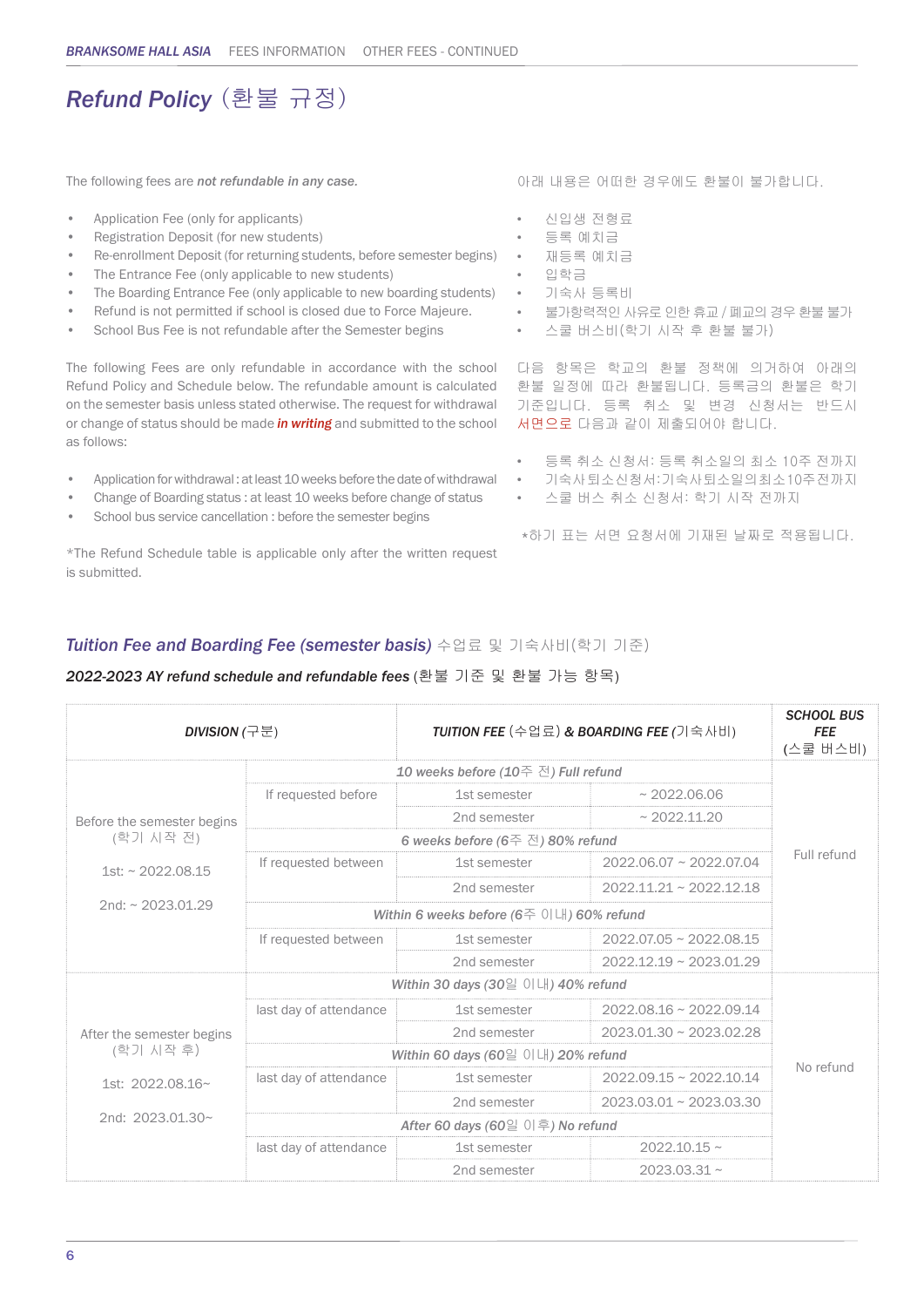### *Fees Payment Guide* - *New students*

### *Payment period -* 납부 기간

| Offer Letter dated prior to April 18th, 2022 (2022년4월18일 이전 Offer letter) |                                               |  |  |
|---------------------------------------------------------------------------|-----------------------------------------------|--|--|
| <b>Registration Deposit</b>                                               | Payable within 7 days from offer letter date  |  |  |
| 등록 예치금                                                                    | Offer letter 받은 날로부터 7일 이내 납부                 |  |  |
| <b>1st Payment</b>                                                        | April. 18th, 2022 ~ May 9th, 2022             |  |  |
| 1차 등록금 납부                                                                 | $2022.04.18 \approx 2022.05.09$               |  |  |
| 2nd Payment                                                               | October, 17th, 2022 $\sim$ November 7th, 2022 |  |  |
| i 2차 등록금 납부                                                               | $2022.10.17 \approx 2022.11.07$               |  |  |

| Offer Letter dated after April 18th, 2022 (2022년4월18일 이후 Offer letter) |                                               |  |  |
|------------------------------------------------------------------------|-----------------------------------------------|--|--|
| <b>Registration Deposit</b>                                            | Payable within 7 days from offer letter date  |  |  |
| 등록 예치금                                                                 | Offer letter 받은 날로부터 7일 이내 납부                 |  |  |
| 1st Payment                                                            | Payable within 14 days from offer letter date |  |  |
| 1차 등록금 납부                                                              | Offer letter 받은 날로부터 14일 이내 납부                |  |  |
| October. 17th, 2022 ~ November 7th, 2022<br>2nd Payment                |                                               |  |  |
| 2차 등록금 납부<br>$2022.10.17 \approx 2022.11.07$                           |                                               |  |  |
| <b>NOTES:</b>                                                          |                                               |  |  |
| Interest accrues on all overdue payments at the rate of 12% per annum. |                                               |  |  |
| 납부 지연 시 미납 금액에 대해 연 12%의 연체 수수료가 부과됩니다.                                |                                               |  |  |

### *Issue of an invoice -* 등록금 인보이스 발행

| <b>Re-enrollment Deposit</b><br> 재등록 예치금 | Please refer to the Invoice/payment at the Billing System(KRW3,000,000)<br>빌링시스템 고지서/영수증에서 재등록예치금 고지서를 참고 바랍니다(3<br>백만원) |
|------------------------------------------|--------------------------------------------------------------------------------------------------------------------------|
| Tuition and Other Fees<br>등록금            | Please refer to the Invoice/Payment at the Billing system.<br>빌링시스템 고지서/영수증에서 학생개인별 등록금인보이스를 참고 바랍니다.                    |
| $\lambda$                                |                                                                                                                          |

*NOTES:*

Billing system website : https://billing.branksome.asia

Re-enrollment Deposit (KRW3,000,000) will be deducted from the annual Tuition Fee. 미리 납부하신 재등록 예치금 3백만원은 연간 수업료에서 차감되어 청구됩니다. Should you want to change the payment method, please request to reissue adjusted invoice via finance@branksome.asia. 납부 방법 변경을 원하시면 이메일(finance@branksome.asia)로 요청하여 인보이스를 재발행 받으시기 바랍니다. Banking charges will be paid by parents. 은행 수수료는 학부모 부담입니다.

### *Payment method -* 납부 방법

Tuition Fees are payable to student's virtual banking accounts(NH Bank) stated in the invoice. 등록금은 인보이스에 안내된 학생 개인별 가상계좌(농협은행)로 입금합니다.

Please be aware that an error could be caused if payment exceeds or falls short of the expected amount. 각 계좌의 입금 금액이 정확하지 않으면 입금 오류가 발생할 수 있으므로 유의해 주시기 바랍니다.

If it is not possible to deposit through the student' virtual banking accounts, you should be remitted to a general account of Branksome Hall Asia. In order to ensure transfer, please contact our Accounting team for the request a general account and you must deposit with Student's name and Registration number.(ex.HongGilsoon00123).

기타 사유로 개인별로 부여된 가상계좌를 통하여 입금이 불가능할 경우, 브랭섬홀 아시아의 일반 계좌(모계좌)로 송금해야 하며, 원활한 송금을 위하여 학교 회계팀에게 일반 계좌 문의 후 학생 이름과 학생 등록 번호를 기재하여 입금하여야 합니다.(예. 홍길순00123)

Contact us: 문의처 : Tel. +82.64.902.5127 email : finance@branksome.asia.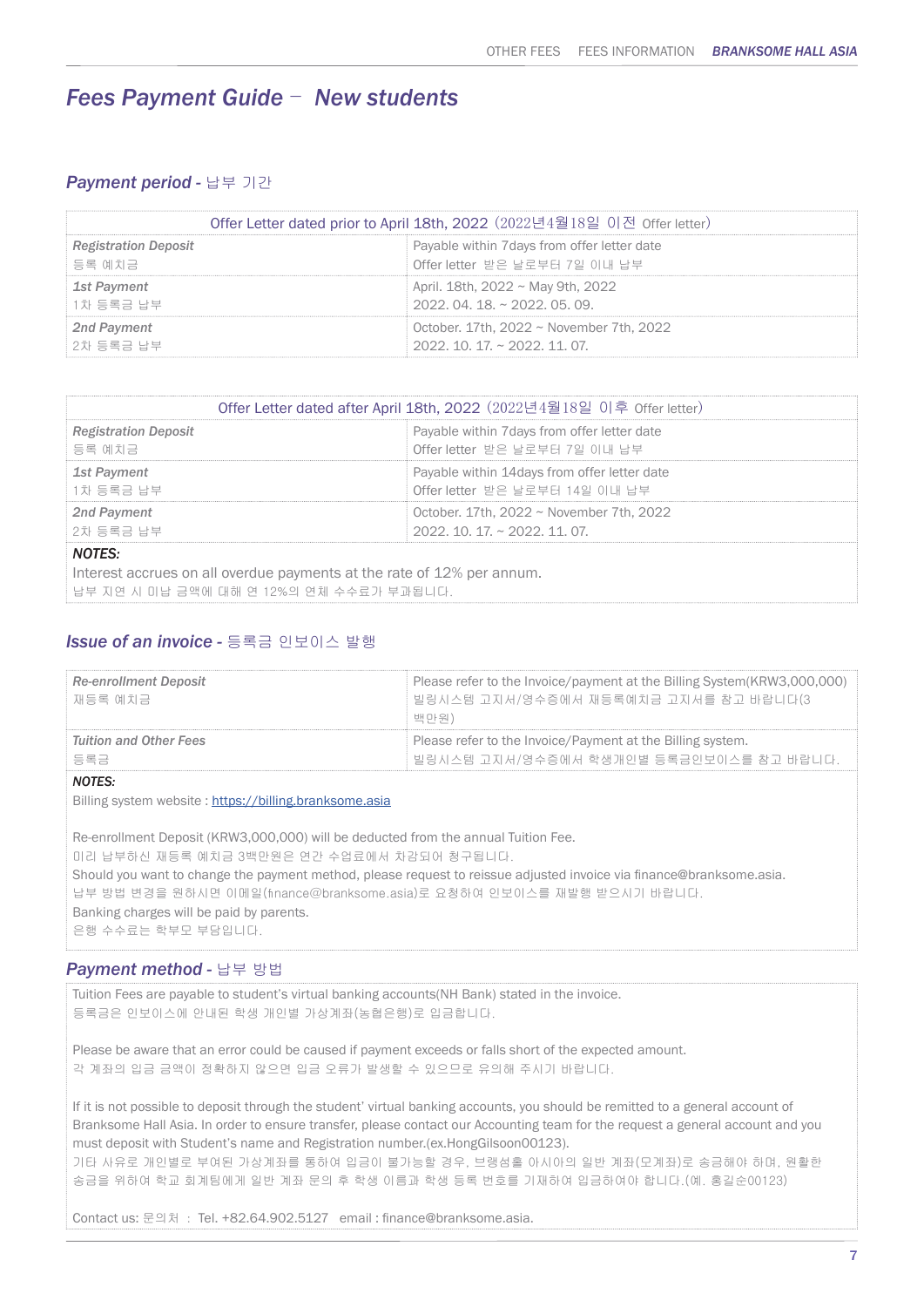### *Fees Payment Guide - New students - continued*

### *Remittance from abroad -* 해외 송금 시

In case of remittance from abroad, please add \$25 and KRW 30,000 to your wire transfer payment to cover the banking charge. 해외에서 송금하시는 경우는 반드시 송금 수수료 US\$25와 원화 30,000을 추가하여 송금하여 주시기 바랍니다. Please refer to below in case of remittance from abroad. 해외 송금 시 아래의 은행 정보를 참고해주십시오. • *Bank Name :* NH Bank(Nonghyup Bank) • *SWIFT CODE :* NACFKRSEXXX • *Bank Address :* 110, Shindae-ro, Jeju city, Jeju, Korea • *Bank Tel :* +82.64.792.2060, +82.64.741.6643

### *Payment Receipt -* 납부 확인

```
A receipt will be shown at the Billing system after payments are made.(Invoice/Payment - Detail)
등록금 납부 후 빌링시스템 고지수납내역에서영수증을 확인하실 수 있습니다.
```
### *Refund of Fees -* 등록금 반환

| <b>Refund Recipient</b> | Refund applicant in accordance with the school's Refund Policy.         |
|-------------------------|-------------------------------------------------------------------------|
| ! 반환 대상자                | ┊환불 규정에 따른 환불 신청자                                                       |
| <b>Refund Amount</b>    | Refer to School's Refund Policy in Branksome Hall Asia Fees Information |
| ┊ 반환 금액                 | ┊환불 정책 참고 바랍니다.                                                         |

### *Notice -* 유의사항

Attached Invoice is based on the 2022-2023 Academic Year Re-enrollment Application Form 첨부된 인보이스는 학부모님께서 제출하신 2022-2023학년도 재등록 신청서를 바탕으로 작성되었습니다. The school requires that payment of Tuition Fees are made in *BOTH* currencies, KRW and USD in the amounts billed. All other Fees must be paid in Korean Won. 수업료는 인보이스에 명시된 원화와 미 달러 모두 납부하여야 하며, 그외 비용은 원화로 납부하셔야 합니다. Tuition and Boarding Fee can be paid either in full or two installments. Tuition Fee paid in full will receive a discounted rate of 2 percent (Only applicable to Tuition Fee). 수업료와 기숙사비 납부 방법은 일시납(연납)과 2회 분납 중 선택 가능합니다. 일시납의 경우 수업료에서 2%의 할인 혜택이 주어집니다. (수업료만 할인 혜택 적용) Registration Deposit and Re-enrollment Deposit of KRW3,000,000 will be deducted from the annual Tuition Fee. 미리 납부하신 (재)등록 예치금 3백만원은 연간 수업료에서 차감되어 청구됩니다.

*If there are controversies between English and Chinese, please take priority to the English version.*  영문과 국문의 해석상 차이가 있을 경우, 영문을 우선 합니다.

Contact us: 문의처 : Tel. +82.64.902.5127 email : finance@branksome.asia